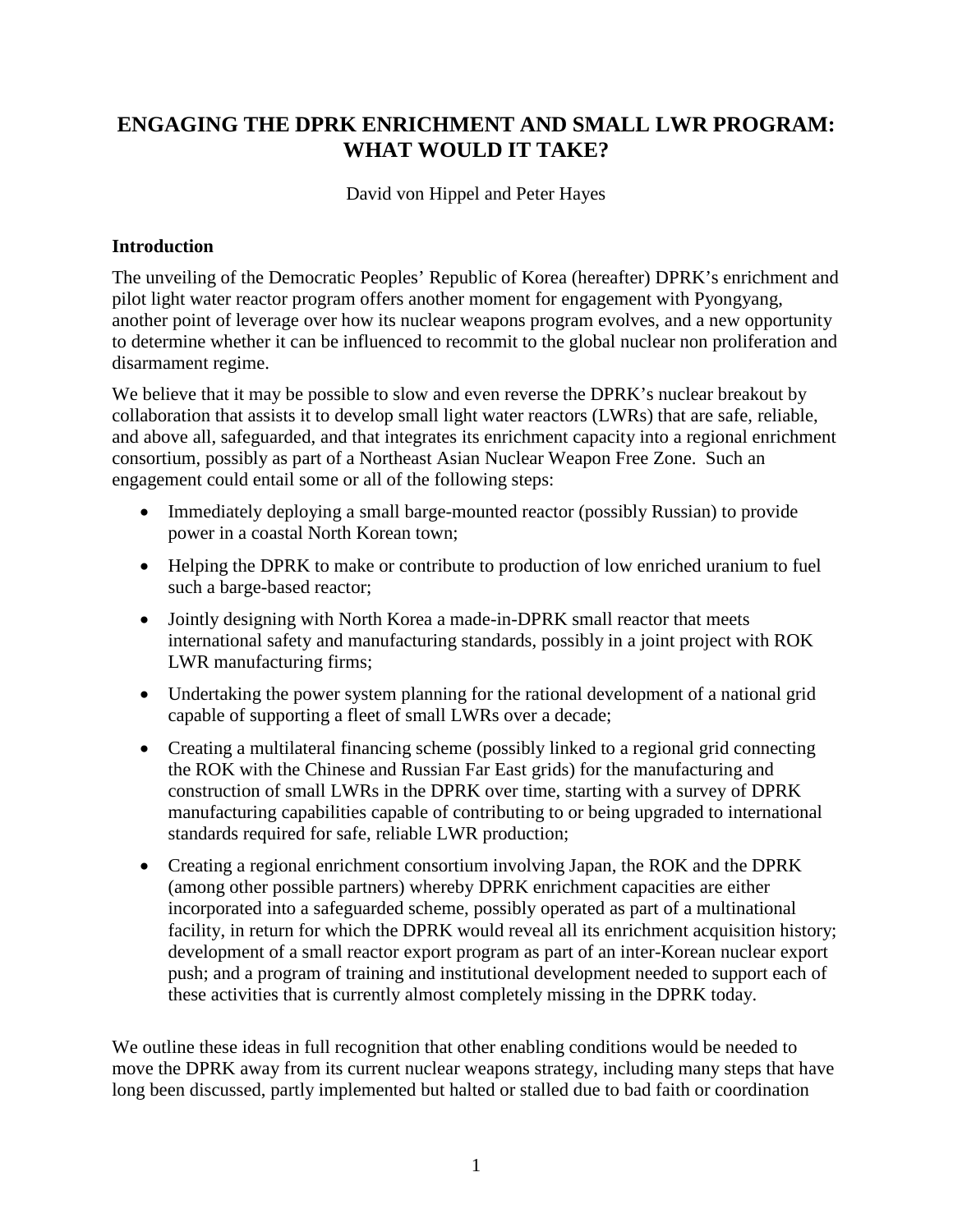difficulties between the United States and the DPRK in the past, and between the five parties and the DPRK in the last four years. We understand that many policymakers suffer from "DPRK fatigue" and do not believe that any positive progress is possible until the North Korean regime changes or collapses, and that any dialogue under current conditions of high tension would be counter-productive.

However, we note that political and security conditions have changed very quickly in the Korean peninsula in the past, and that the DPRK itself has switched gears almost overnight based on decisions at the top—not least due to the absolute central authority wielded by its leader. Therefore, we believe it is critically important that apparently far-fetched concepts be examined carefully for their marginal costs and benefits before they are discarded based on old policy assumptions or worse, emotional or stereotypic reaction to the current situation.

We were prompted to undertake this analysis by the fact that the most important (but least covered by mass media) part of Siegfried Hecker's report<sup>[1](#page-1-0)</sup> on the DPRK's uranium enrichment and small light water reactor (LWR) program was that this program offers a new entry point for engagement and leverage over the DPRK's nuclear weapons program.<sup>[2](#page-1-1)</sup> His report was issued after a Stanford University team exited from the DPRK where they observed on their mid-November visit to the DPRK that the plant had about 2000 operating centrifuge units with modern-looking control facilities at a complex in Yongbyon. Moreover, they were told that the DPRK was planning to construct a domestically-built light water reactor (LWR) with an estimated size of 25 – 30 megawatts of electric generating capacity (MWe), and were shown a site where initial work on the reactor was underway. This unit is very small by global standards as typical modern reactors are 1,000 MWe or larger. The very small DPRK LWR is apparently designed to be a pilot unit for a fleet of small reactors, each perhaps on the order of 100 MWe, serving the DPRK grid.

Though their North Korean hosts told the Stanford delegation that the DPRK planned to enrich uranium only to about 3.5% U-235, consistent with production of low-enriched uranium (LEU) for LWR fuel, with some reconfiguration the facility could, in theory, produce high-enriched uranium (HEU), which could be used in making nuclear weapons. The acquisition by the DPRK of enrichment capabilities of this magnitude immediately raised for the United States and its allies the specter of Iran-like behavior, where a nominally peaceful enrichment program operating outside of full IAEA (International Atomic Energy Agency) safeguards gradually increases the fractional enrichment towards HEU levels. Faced with the distinct possibility that the DPRK could acquire, within a relatively short time, a second path to fissile material for

 $\overline{a}$ 

<span id="page-1-1"></span>[http://www.nytimes.com/2010/12/15/world/asia/15nukes.html\)](http://www.nytimes.com/2010/12/15/world/asia/15nukes.html). A significant exception to the generally abysmal reporting on the Hecker report was P. Stewart, "Q+A: North Korea's uranium enrichment: motives, details,", Reuters, November 21, 2010, available at:<http://www.reuters.com/article/idUSTRE6AK1RH20101121>

<span id="page-1-0"></span><sup>&</sup>lt;sup>1</sup> Siegfried S. Hecker (2010), A Return Trip to North Korea's Yongbyon Nuclear Complex. NAPSNet Special Report, dated November 22, 2010, and available as [http://www.nautilus.org/publications/essays/napsnet/reports/a](http://www.nautilus.org/publications/essays/napsnet/reports/a-return-trip-to-north-korea2019s-yongbyon-nuclear-complex)[return-trip-to-north-korea2019s-yongbyon-nuclear-complex.](http://www.nautilus.org/publications/essays/napsnet/reports/a-return-trip-to-north-korea2019s-yongbyon-nuclear-complex) The fact that the DPRK chose to reveal this facility specifically to a group of visitors almost uniquely suited to appreciate its significance and to be listened to with respect when they returned to the US surely says something about the DPRK's feel for its international audience. <sup>2</sup> David Sanger and William Broad, for example, managed to ignore entirely Hecker's own conclusion while reporting on the Administration's position that engagement, at least in the context of the negotiations as pursued in the past, was undesirable (David E. Sanger And William J. Broad (2010), "North Korean Nuclear Ability Seen to Far Outpace Iran's", New York Times, December 14, 2010, at: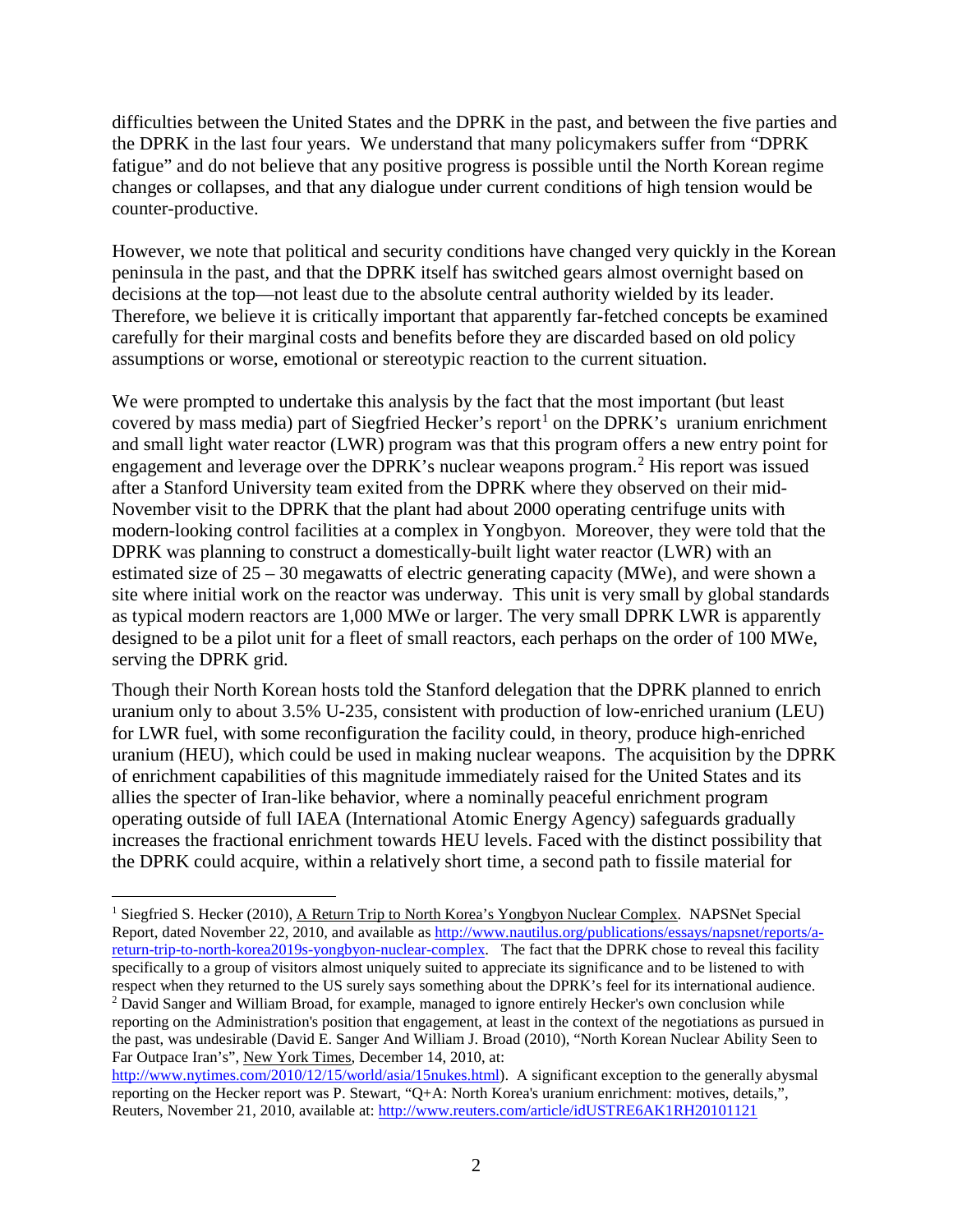nuclear weapons, it is urgent, as Hecker suggested, to figure out what to do in response to these startling developments.

#### **Possible Responses**

There are only three possible ways that the United States and its allies can respond to the DPRK enrichment and, more broadly, its nuclear power/nuclear weapons programs.<sup>[3](#page-2-0)</sup>

The first is to contain and eventually, launch a military strike to disable the DPRK's nuclear facilities. The second is to continue with strategic drift, that is, continue to do nothing of substance to engage the DPRK, thereby continuing to allow the North Koreans to develop their nuclear capabilities and gain leverage in dictating the terms of negotiations. The third is to find a way to engage the DPRK in negotiations to return to the denuclearization trajectory by offering it something of value, aware of its stronger negotiating position, but also mindful of its motivations.

Of these options, the first is untenable. In 1994 when this option was discussed in depth in the Clinton White House, it rapidly became clear that a strike without warning, while technically feasible, was not politically possible. The United States would have to warn its nationals living in the ROK of the pending threat of combat hostilities, including evacuation from Seoul, and the political impact of such an announcement internationally, especially in US-China relations, but also domestically in the ROK, would be unsupportable.

In addition, about ten thousand people live in the town of Yongbyon, and the enrichment complex itself is located in a cluster of large office and laboratory buildings<sup>[4](#page-2-1)</sup>. Even with precision weapons, a significant number of civilian casualties seem inevitable to result from a missile strike, and would likely be denounced internationally.

A missile strike deep in DPRK territory would almost surely provoke a major military response, and with thousands of artillery emplacements within tens of kilometers of Seoul, the result could be full-scale war, with widespread destruction and loss of life on both sides of the DMZ. Undoubtedly the US-ROK alliance would prevail in another Korean War, likely in a matter of weeks or months (assuming that other countries do not join on the DPRK side). However, the American public, already fatigued by two nearly decade-long wars and reeling from the effects of the deepest recession in two generations, will be unenthusiastic about a third war and the pressure on the White House to avoid such an outcome is enormous—as is clear to everyone including the DPRK.

Recovery after a full-scale war would take at least a decade and trillions of dollars to reconstruct the physical and social capital of the northern part of Korea.<sup>[5](#page-2-2)</sup> Even if a missile strike on the

<span id="page-2-0"></span><sup>3</sup> See Peter Hayes (2010), *DPRK Enriched Uranium Highlights Need for New US DPRK Policy*, dated November 22, 2010, and available as http://www.nautilus.org/publications/essays/napsnet/forum/dprk-enriched-uraniumhighlights-need-for-new-us-dprk-policy DPRK Enriched Uranium Highlights Need for New US DPRK Policy; and Peter Hayes (2010), Talk Best Path to Avoid a War Between North and South Korea", HeraldSun.com.au, 2010-11- 25, available as [http://www.heraldsun.com.au/opinion/talk-best-path-to-avoid-a-war-between-north-and-south](http://www.heraldsun.com.au/opinion/talk-best-path-to-avoid-a-war-between-north-and-south-korea/story-e6frfhqf-1225960507768)[korea/story-e6frfhqf-1225960507768](http://www.heraldsun.com.au/opinion/talk-best-path-to-avoid-a-war-between-north-and-south-korea/story-e6frfhqf-1225960507768)  $\overline{a}$ 

<span id="page-2-1"></span><sup>4</sup> See, for example, satellite images shown in Siegfried S. Hecker (2010) "Redefining denuclearization in North Korea", Bulletin of the Atomic Scientists, 20 December 2010, available as http://www.thebulletin.org/web-edition/features/redefining-denuclearization-north-korea-0.

<span id="page-2-2"></span><sup>&</sup>lt;sup>5</sup> The implications on reconstruction of the energy sector in a "war" pathway are outlined in part, in P. Hayes and D. von Hippel (2010), "DPRK 'Collapse' Pathways: Implications for the Energy Sector and for Strategies of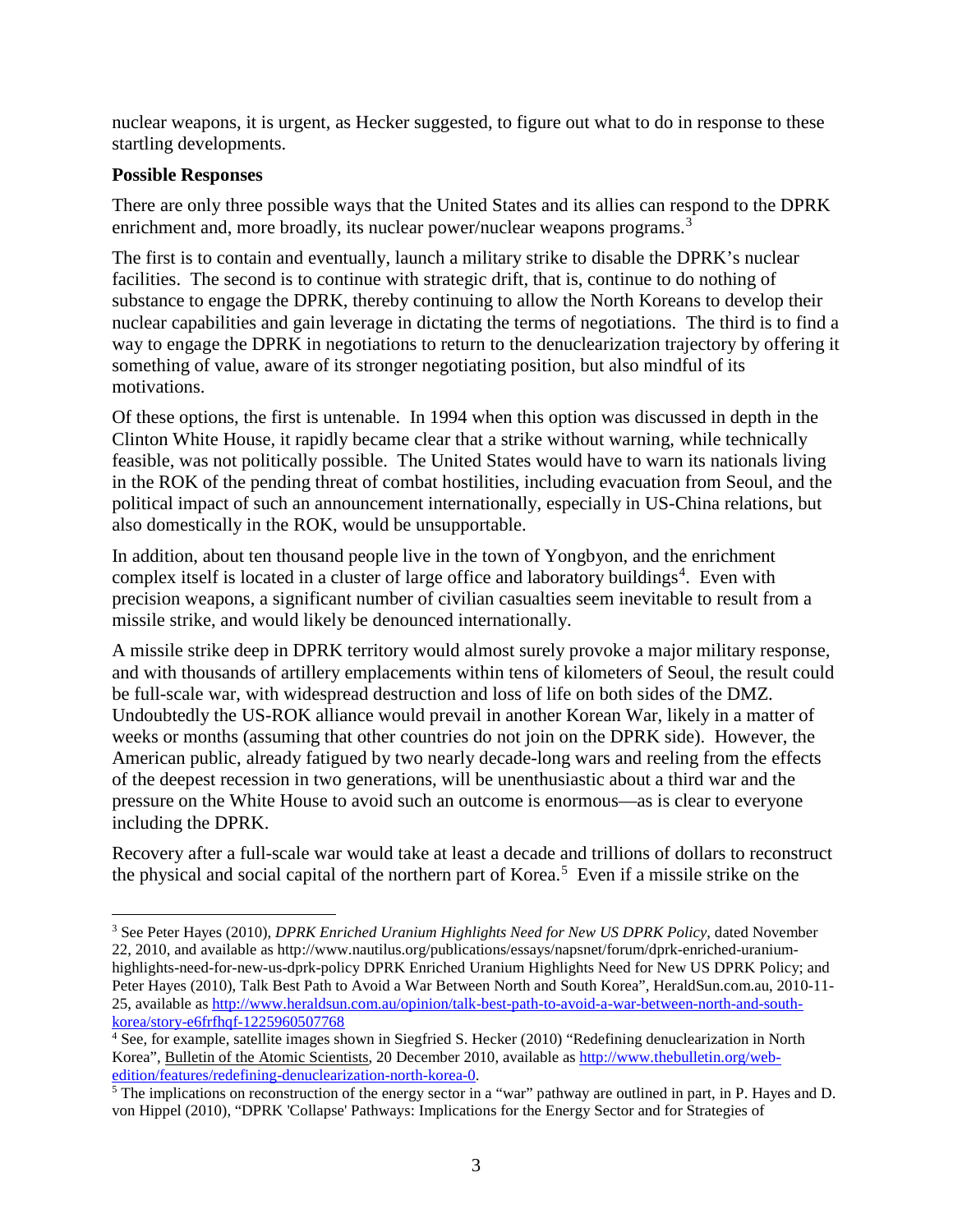Yongbyon nuclear complex did not escalate to major war, it is not clear that it would set back the bulk of the DPRK enrichment program (or, for that matter, its nuclear weapons program) because the DPRK may have other enrichment components stockpiled, or even another entire functioning enrichment plant (again, Iran-like), buried deep in a granite mountain somewhere in the rugged spine of Korea.

The second option, attempting to apply additional international pressure but not coming to terms with the DPRK's current leverage and motivations, is unlikely to result in anything but further advances in the DPRK nuclear program, further inter-Korean military skirmishes, and shrill rhetoric on both sides. It also affords more time and incentive for the DPRK to align with nations and sub-national groups bent on proliferation of weapons of mass destruction or other international mischief. Short of China shutting off the DPRK's oil supply, which it is unlikely to do, the United States has little ability to inflict more pain on the DPRK or its leadership, given how isolated it already is. Simply waiting for the North Korean people to literally collapse under the strain of hardship arising from the regime combined with sanctions is both indefensible from a humanitarian perspective. Given how tough the Korean people are, it is likely a futile strategy in any case.

That leaves the third option, to engage the DPRK in a way that acknowledges their strategic gains of the last eight years, [6](#page-3-0) and attempts to converge on a common goal with its leadership as it nears a national milestone year (Kim Il Sung's centenary in 2012) and a transition in leadership.

This approach assumes that China and other parties would also push forward the opening of the DPRK economy, that other political and military steps are taken to reduce tension in Northeast Asia; and that large-scale bilateral and multilateral assistance resumes that is aimed at benefiting the welfare of the North Korean people. We have previously described how such engagement must include assistance to the DPRK to improve its crumbling energy sector, including assistance with electricity transmission and distribution, coal production, renewable energy, fuels and electricity market development, and perhaps above all, energy efficiency<sup>[7](#page-3-1)</sup>. These types of assistance must still form the backbone of engagement to stabilize and ultimately transform the DPRK into a "normal" state without taking a devastating detour via war or chaotic collapse.

But if the United States and its allies must now work to enable the DPRK to trade its enrichment and plutonium weapons over time, what could be done to assist it to develop and deploy small LWRs?

<span id="page-3-1"></span><span id="page-3-0"></span>Redevelopment/Support", prepared for "The Korea Project: Planning for the Long Term", the 1st Annual Conference of the CSIS-USC Korea Project August 20-21, 2010 | Korean Studies Institute, University of Southern California, available as [http://csis.org/files/publication/101215\\_Collapse\\_Pathways\\_North\\_Korea.pdf](http://csis.org/files/publication/101215_Collapse_Pathways_North_Korea.pdf) <sup>6</sup> Specifically, since the October 2002 visit to the DPRK in which U.S. Assistant Secretary of State James Kelly confronted his North Korean counterparts with allegations of its pursuit of uranium enrichment capabilities. <sup>7</sup> See, for example, D. von Hippel and P. Hayes (2009), DPRK Energy Sector Assistance to Accompany Progress in Denuclearization Discussions: Options and Considerations, produced as part of the project "Improving Regional Security and Denuclearizing the Korean Peninsula: U.S. Policy Interests and Options.", organized by Joel Wit of Columbia University's Weatherhead Institute for East Asia and the U.S.-Korea Institute at the Johns Hopkins University School of Advanced International Studies, Washington, D.C., and available as <http://www.nautilus.org/DPRKPolicy/vonHippel.pdf>

 $\overline{a}$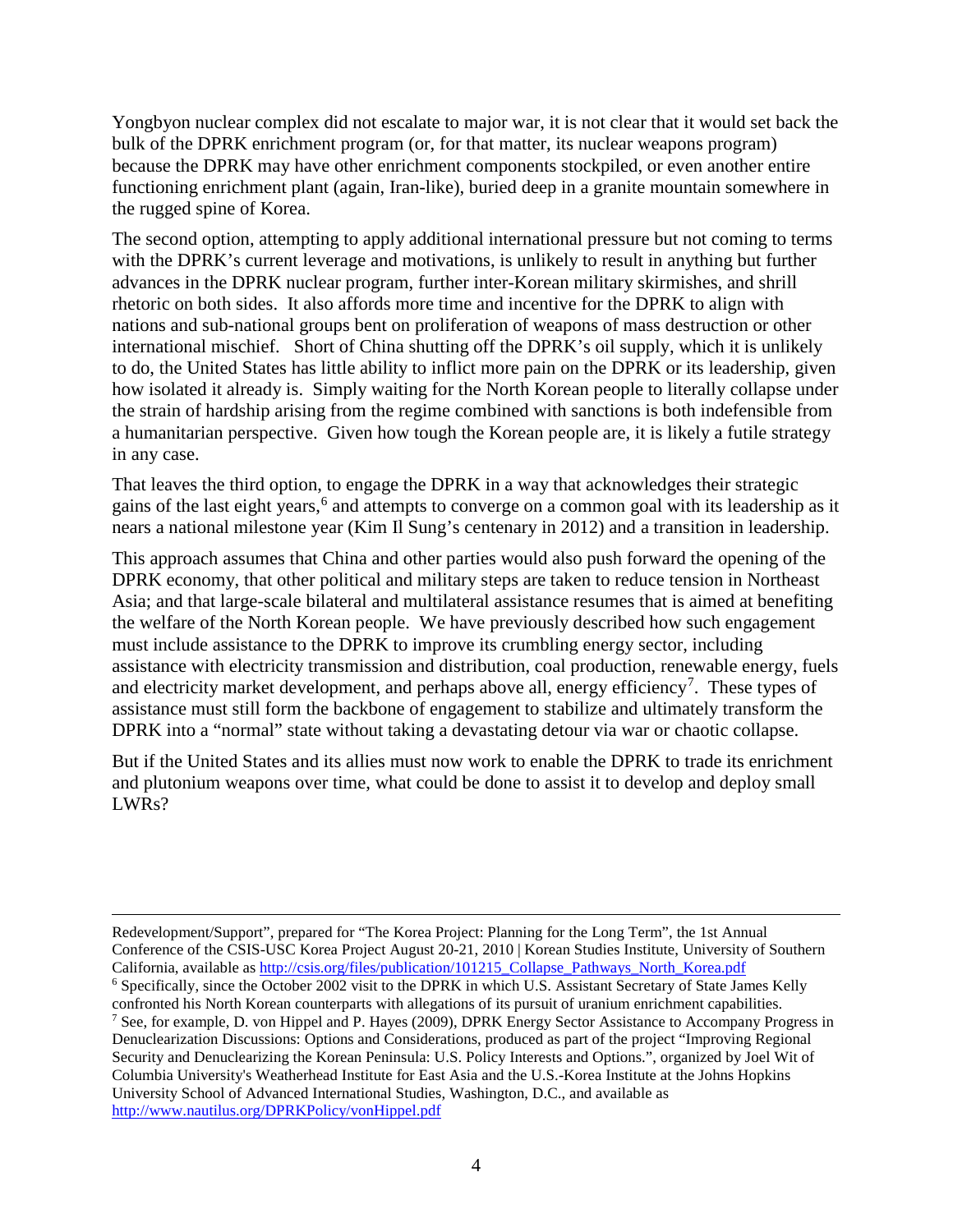#### **Why Does the DPRK Want Small LWRs?**

 $\overline{a}$ 

Before we analyze what should be done, we need to explain why the DPRK wants LWRs in the first place. In turn, this question can be disaggregated into two queries: why does the DPRK want nuclear power? And, why is it now pursuing smaller reactors?

To answer the first query, we must delve into some obscure history. Starting in the 1980s, if not before, the DPRK's domestic nuclear power program had the stated goal of using the DPRK's uranium resource as a source of energy to augment its existing (mostly) coal and hydroelectric power plant fleet. Of course, production of fissile material for nuclear weapons (ultimately accomplished with their domestically-built 5 MWe-equivalent graphite-moderated reactor<sup>[8](#page-4-0)</sup>) was a subtext of the nuclear power development program, but the DPRK also, like dozens of other countries, wished to be a member of the nuclear energy club, as a badge of technological mastery and development status<sup>[9](#page-4-1)</sup>. Once established, that goal became a point of national pride. To this end, the DPRK contracted with the former Soviet Union to build two reactors at what later became the Sinpo site on the DPRK's eastern coast. This deal stalled over payment for the reactors, and was never completed, but the DPRK clearly linked its joining of the Nuclear Non Proliferation Treaty (under Soviet pressure at American behest) with gaining nuclear power plants.

The Soviet reactors became moot when the Soviet Union collapsed. A new discussion ensued in 1991 of light water reactors in the DPRK—first in the joint ROK-DPRK nuclear talks in 1992, and then as part of the US-DPRK talks over the discrepancies in its declaration of nuclear facilities to the IAEA as to how much plutonium it produced and separated. Thus, when as a part of the US-DPRK 1994 Agreed Framework, the DPRK agreed to give up its plans for a domestically-built graphite moderated reactor that would produce more plutonium, it was with the understanding that the DPRK would receive two modern, large (1000 MWe) LWR units, to be built at Simpo in the DPRK under the auspices of the multi-nation Korean Peninsula Energy Development Organization (KEDO), a consortium led by the United States<sup>[10](#page-4-2)</sup>. At that point, the KEDO reactors, or their equivalent, became the benchmark for energy assistance, and all the more so because they had been blessed by Kim Il Sung, founding father of the DPRK, in his meeting with President Jimmy Carter in July 1994, just before he died.

Also buried in this history lies an important and largely unknown factor that explains why the North Koreans aren't trying to build a large LWR like those that were partly built at KEDO between 1996 and 2002, but instead, is now striving to build a small LWR.

<span id="page-4-0"></span><sup>&</sup>lt;sup>8</sup> The 5 MWe reactor at Yongbyon never actually generated electricity. The 5 MWe rating was nominal, based on the estimated amount of power that could be generated by the heat (about 25 thermal megawatts) that the plant produced, if the reactor were hooked up to a turbine and generator. In fact, the United States installed a heating system at Yongbyon as part of the Agreed Framework which used heavy fuel oil to heat the complex during the complex process of canning the spent fuel at this site.

<span id="page-4-1"></span><sup>9</sup> With reasonably ample supplies of coal and hydroelectric potential, and low reliance on imports (except of oil, which in largely unrelated to debates over nuclear power), the DPRK cannot claim the same need for nuclear power as an energy (supply) security strategy that has been used to justify investments in nuclear power by Japan, the ROK and Taiwan (for example). The DPRK can, however, claim a need for nuclear power on the same grounds that many other countries have been using in recent years, that is, that nuclear power development is needed to reduce emissions of greenhouse gases, as well as of local and regional air pollutants.

<span id="page-4-2"></span><sup>&</sup>lt;sup>10</sup> KEDO LWR project was terminated in 2006, but documents from the project remain available at [www.KEDO.org](http://www.kedo.org/)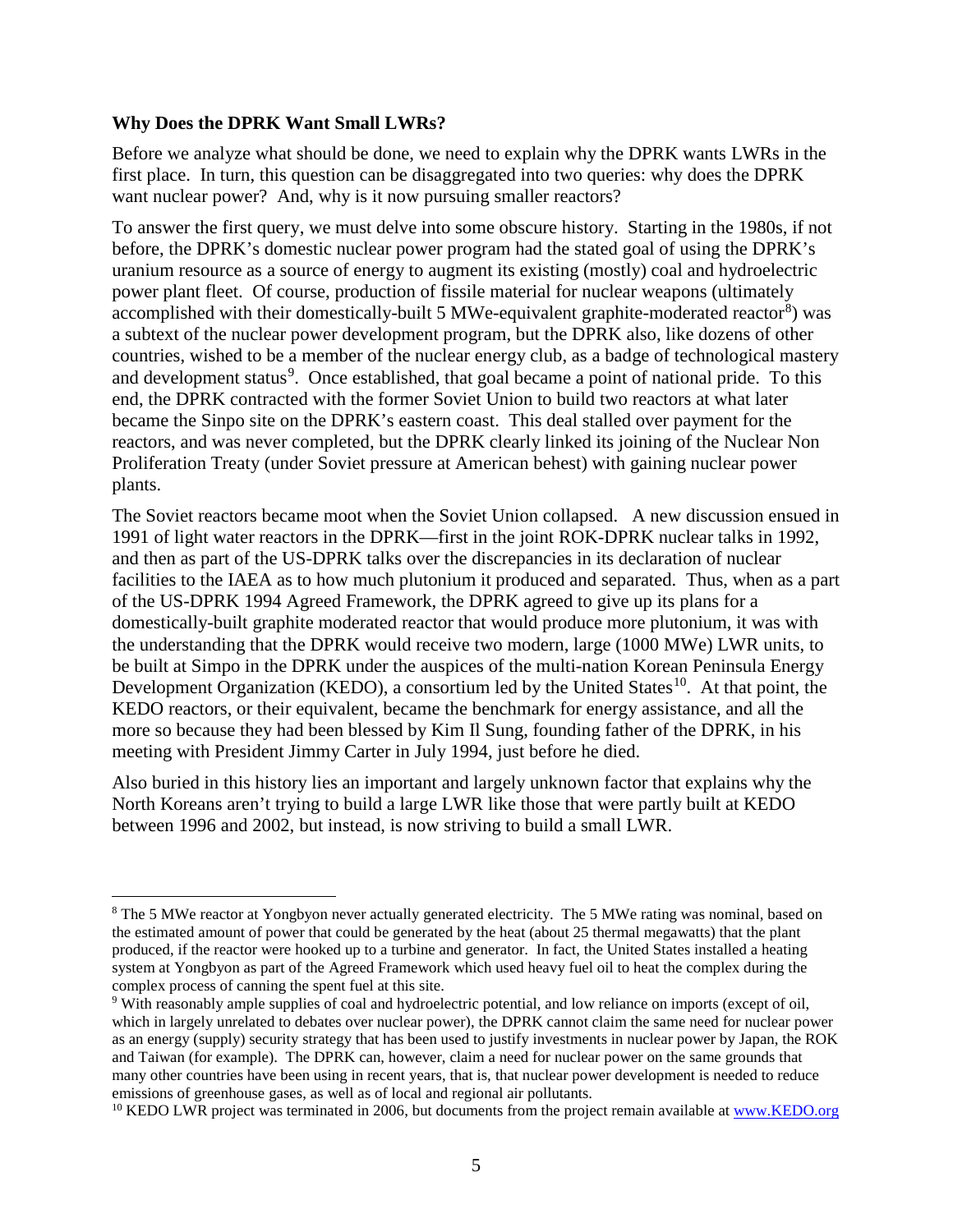First, the KEDO-DPRK plan for two (or even one) 1000 MWe units ignored one very big problem: these LWRs couldn't be used on the existing DPRK electricity transmission and distribution (T&D) grid, even in 1994.

By 1994 the DPRK grid was already in poor condition, using substations, switchgear, and control equipment equivalent to 1950s or 60s-vintage equipment in the West, with decisions on which plants should operate when communicated by telephone and telex, rather than computerized control equipment, and subject to frequent failures. Operating a 1000 MWe LWR would have been (and still is) impossible, in part because the grid is sufficiently unstable that the LWR would be shutting down regularly, requiring lengthy restarts and risking damage to the plant, but also because the DPRK power system, even if it were functioning perfectly, is simply too small, in terms of generating capacity, to allow the safe operation of a nuclear plant as large as  $1000 \text{ MWe}^{11}$ . Only with two large electrical interties to much larger grid systems—for example, two interties to the ROK grid, or one each to the Russian and ROK grids—would the KEDO nuclear plants at Simpo have been able to operate safely.

Indeed, it has long been our assumption that had the KEDO plants been completed, they would have been operated by connecting them directly to the ROK (not DPRK) grid, whereby the DPRK would sell the power from the reactors to the ROK, using the proceeds to pay off the loan for the capital cost of the reactors, then re-importing smaller amounts of power from the ROK grid via different, smaller, and differently configured, transmission connections.

Why did the North Koreans ask for a large LWR if they couldn't run it on their grid? In fact, they didn't. A senior DPRK power engineer told us that knowing full well that the DPRK faced a grid constraint on the size of reactor (and had briefed their uppers on this technical reality) that what the DPRK actually asked for in 1994 were units of 400 MWe, but those were only made in Russia, and when the ROK and United States wouldn't agree to supply Russian-made units, the DPRK political delegation negotiating the US-DPRK Agreed Framework agreed to accept the larger units along with heavy fuel oil. Those negotiators on the US-ROK side who understood the problem of using large units in the DPRK grid either assumed that the DPRK T&D system would be "fixed" by the time (10 or more years) the KEDO reactors came on line, or that it was the DPRK's problem to solve, especially given that they had offered coal-fired power plants to the DPRK instead of reactors, and had this reasonable proposal rejected.

Today, the DPRK runs a fragmented grid that we estimate has average total nationwide generation on the order of only 2000 MWe. Its national electricity consumption, after accounting for losses, is about the same as that of the US states of Delaware or New Hampshire, but is used by a population 40 to 50 times larger. On such a grid, smaller LWRs make sense from a technical point of view. Smaller reactors could be deployed near demand centers, supported by nearby large (by DPRK standards) hydro or coal-fired power plants, reducing transmission and distribution losses, and accommodating the reality of a fragmented grid. Also, from a practical point of view, the DPRK cannot hope to be able to complete a large LWR without considerable outside help. At this point, in fact some key components of large LWRs, such as castings for containment vessels, can be made in only a few places in the world.

 $\overline{a}$ 

<span id="page-5-0"></span><sup>&</sup>lt;sup>11</sup> See J. Bickel (2001), "Grid Stability and Safety Issues Associated with Nuclear Power Plants". Prepared for the Workshop on Power Grid Interconnection in Northeast Asia, Beijing, China, May 14-16, 2001, and available as [http://www.nautilus.org/projects/asian-energy-security/workshop-on-power-grid-interconnection-in-northeast](http://www.nautilus.org/projects/asian-energy-security/workshop-on-power-grid-interconnection-in-northeast-asia/papers/Bickel.pdf/at_download/file)[asia/papers/Bickel.pdf/at\\_download/file.](http://www.nautilus.org/projects/asian-energy-security/workshop-on-power-grid-interconnection-in-northeast-asia/papers/Bickel.pdf/at_download/file)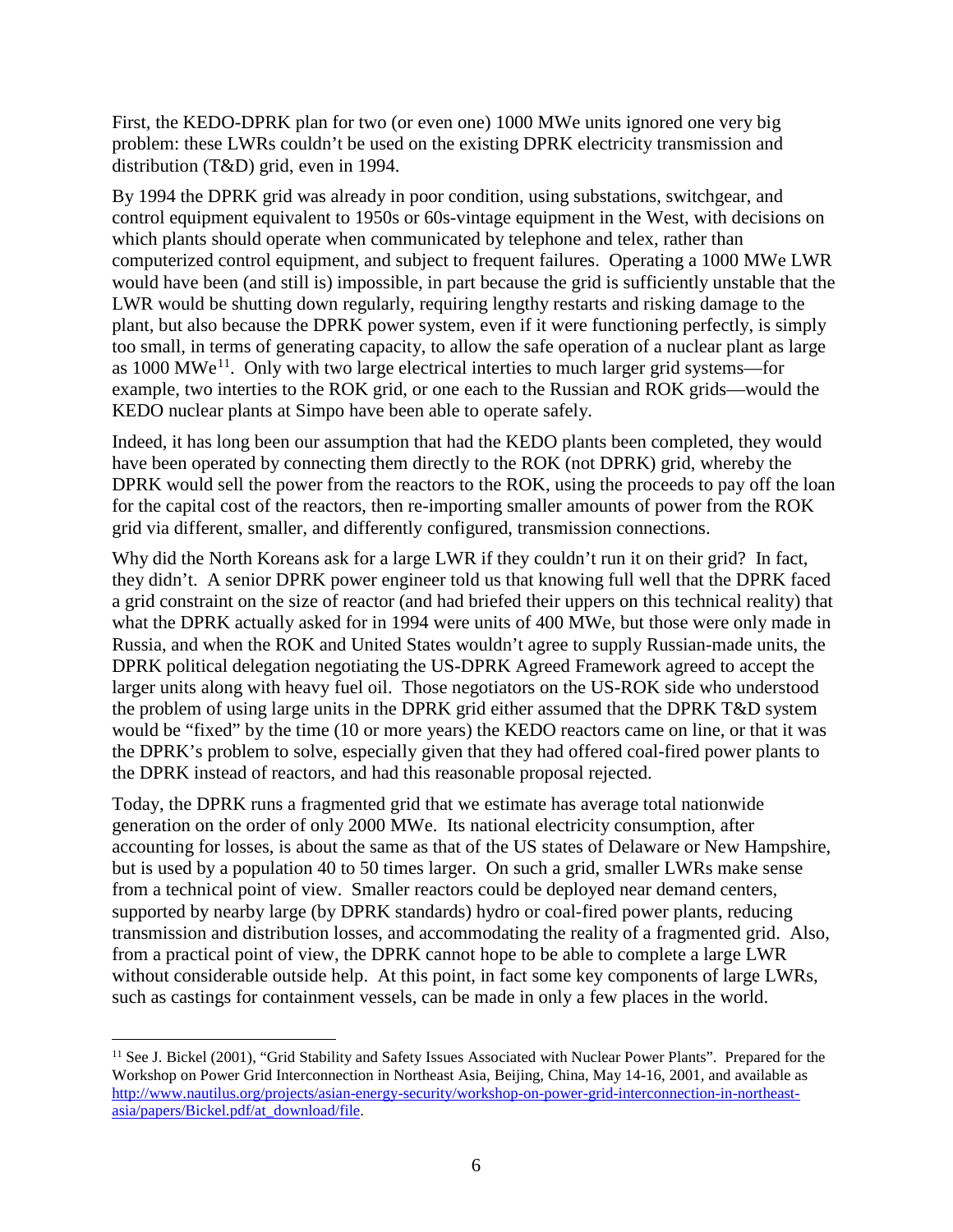The DPRK could not hope to develop the technologies for modern LWRs in a reasonable time frame (say, less than 20 years) without considerable outside assistance.<sup>12</sup> The DPRK can, however, almost certainly build a pilot 25 MWe LWR, albeit of unknown safety, using crude electro-mechanical systems rather than modern LWR control technologies and materials. Our guess is that a crash job could be done in 2-3 years, depending on how much of a start they have on the task as of today. How well, long, or safely such a reactor would operate are certainly worthwhile questions, particularly for those nations (starting with Japan) likely to be downwind from the reactor site.

We surmise that the DPRK aims to design, construct, and turn on the plant by 2012 as part of its centennial celebration. Kim Jong Il has promised North Koreans a "strong and prosperous nation" by 2012, and exhorts the people to work toward that goal. By any standard measure of human progress, that goal looks unachievable, but having a LWR well under development (if not operating) would be an important national symbol for leaders to point to as a totem of national strength, as well as being an accomplishment to help cement the national credibility of the new leader, both with the populace as a whole and with the DPRK military.

In addition to the grid and other technical factors, from a geopolitical perspective, there are at least two additional possible reasons for the DPRK to pursue domestic small LWR development.

First, the domestic enrichment program needed to fuel small LWRs offers the DPRK a potential slow-but-steady second track to nuclear weapons using HEU (what is feared to be the Iran model), while maintaining possession of their existing plutonium stockpiles/plutonium nuclear devices to support their bargaining position.

Second, the development of a small domestic LWR is a negotiating ploy, though an expensive one, that will be used by the DPRK as another route to a reactor on DPRK soil, a "KEDO-LWRs Mark 2," only this time on DPRK terms, rather than on international terms. The DPRK would likely see the enrichment-to-HEU option as a fallback position, available if acquisition of a small LWR fails and it remains in contention with the international community over its nuclear program rather than deeply engaged.

#### **What Can We Do Now?**

 $\overline{a}$ 

Now that the DPRK has been revealed to have a relatively mature uranium enrichment program, based on its own uranium resources, and is developing a domestic LWR, what is the international community to do? The first task is to block the independent HEU track. The DPRK does not appear to be pursuing a resumption of plutonium production, apparently satisfied that its existing inventory of plutonium suffices for political and military purposes.

The essence of the approach that we recommend is to commence dialogue with the North Korans to determine how to ensure that its light water reactor program is safe, produces reliable electricity, and that the DPRK becomes once again a member of the international nuclear energy community in good standing. Should the DPRK be inclined to resume dialogue on such a possible pathway away from the war and isolation it faces without engagement, some

<span id="page-6-0"></span><sup>&</sup>lt;sup>12</sup> L.J. Droutman et al (1979), *International Deployment of Commercial Capability in Nuclear Fuel Cycle and Nuclear Power Plant Design, Manufacture, and Construction for Developing Countries*, Oak Ridge National Laboratory report, ORNL/Sub-7494/4, dated October, 1979. This report is distributed as a companion NAPSNet special report to this report.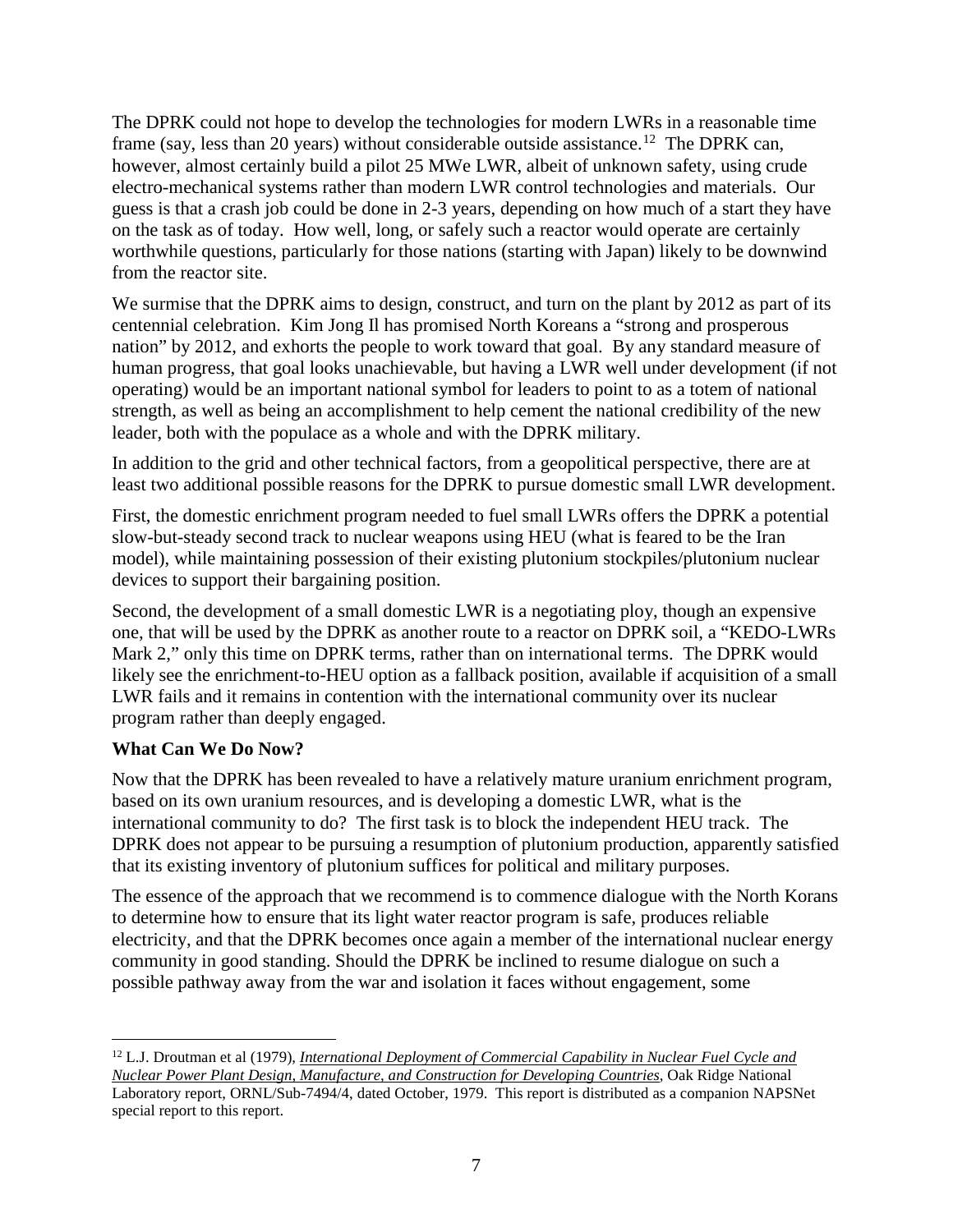combination of the following possible steps are necessary if still insufficient to move towards a collaborative outcome.

1. **Deploy Barge Reactor Immediately**: One way to demonstrate good faith that is also easily revoked would be to deploy a reactor-based vessel, for example, a barge, that is able to supply power to shore, for example, a coastal town. This is easier said than done, because small LWRs are not a commercial commodity in the West, though a number of groups have proposed development of small LWRs for commercial sale. In the short term, the main option would be to work with the Russians to lease or buy a barge-mounted reactor from them for the purpose. This could be, for example, a reactor designed for use in icebreakers, which could generate about 35 MWe<sup>[13](#page-7-0)</sup>, as well as an equivalent amount of heat for district heating or industrial use. Such a reactor would be deployed at a major DPRK port, such as Nampo or Wonsan, at a smaller point in the vicinity of a major mine where the electricity from the reactor could be used to support legitimate foreign-exchange earning ventures, or in Rajin, in support of the free trade zone the North Koreans are setting up there with Russia and China. The Russians are also starting to build barge-mounted nuclear units in larger sizes—for deployment to Russian Arctic regions, for example—so depending on the timing of an agreement, purchasing or leasing a nuclear barge from Russia is a possibility, albeit probably a more expensive one.

Another option would be to adapt a US military nuclear reactor from a mothballed naval vessel for use as a barge-mounted generator. A number of different naval reactor models would appear to be in the appropriate size range, though we have no information as yet about the cost of re-commissioning such a reactor and adapting it for power barge use. Different naval reactors (including US, Russian, and French units) use fuel with different levels of enrichment. Some apparently use HEU, and many use fuel more highly enriched than typical land-based LWR fuel. This higher level of enrichment could be a concern for an application involving North Koreans. Whatever reactor type is chosen, it would be operated under strict IAEA standards by a combined team of North Koreans and foreign technicians. The latter would simultaneously serve as operators and trainers to instruct the North Korean team members in the safe operation of LWRs. Using older nuclear technology would help to allay fears of that the DPRK would appropriate industrial secrets of reactor design.

- 2. **Develop DPRK LEU Fuel for Barge Reactor**: Work with the North Koreans to adapt the DPRK uranium enrichment facility to produce enriched fuel suitable for the barge-mounted reactor. Actual incorporation of uranium from the DPRK enrichment facility into fuel rods might or might not be done in the DPRK itself, in part because the DPRK may not have the metallurgical capabilities to produce suitable fuel cladding, but also in part to maintain control over the fuel fabrication process. A key stipulation here is that all of the DPRK's uranium production and enrichment facilities would have to come under IAEA safeguards, and be monitored by IAEA personnel.
- 3. **Commence Joint Design Negotiations**: Engage the DPRK on the design of a safe-tointernational-standards design of a basic-but-serviceable made-in-DPRK or made-in-Korea small LWR, possibly as a joint venture ROK/DPRK product, around 100 MWe. Part of this engagement would be to determine which elements of such a reactor should be imported

<span id="page-7-0"></span><sup>&</sup>lt;sup>13</sup> World Nuclear Association (2010), "Nuclear Power Reactors". Updated November 2010, and available as [http://www.world-nuclear.org/info/inf32.html.](http://www.world-nuclear.org/info/inf32.html)   $\overline{a}$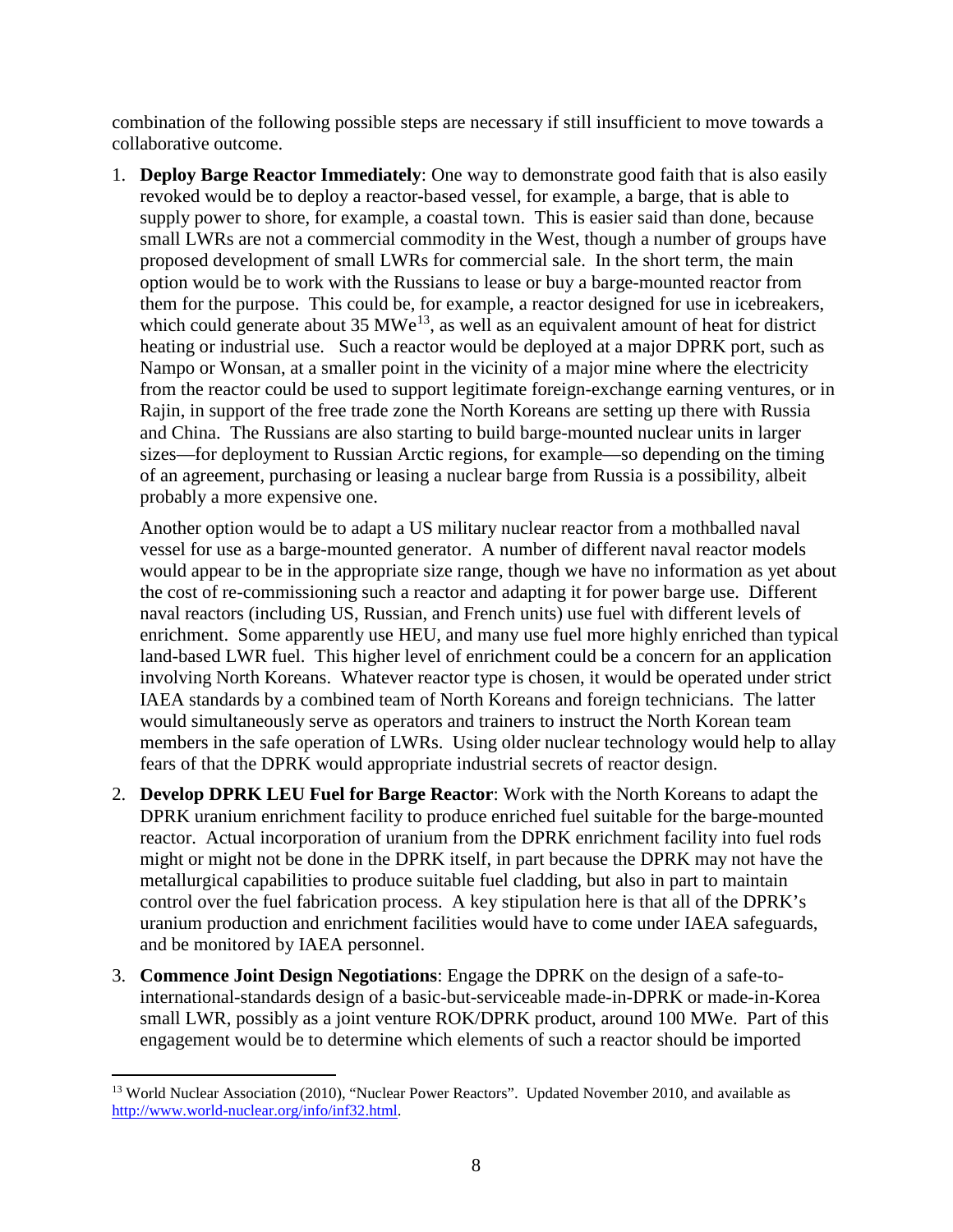(especially, for example, the nuclear steam supply system—essentially, the reactor core) and incorporated into the reactors wholesale without technology transfer, and which elements should/could be made in the DPRK, given the limited industrial infrastructure available in the different parts (civilian and military industries, for example) of the DPRK economy; and therefore, what infrastructure investment should be undertaken. Part and parcel of such an engagement would be extensive and intensive capacity building with North Koreans on IAEA reactor design and operation safety protocols, development of national institutions to oversee the nuclear power sector, and training on nuclear materials management.

- 4. **Plan Small LWR Power Program for DPRK**: Work with North Koreans to determine how many 100 MWe reactors might be built over a specified time frame in the DPRK, in conjunction with grid refurbishment (itself, a roughly \$20 billion rehabilitation/replacement effort), consistent with the technical safety requirements of the reactors for grid support by non-nuclear generators, and work with the North Koreans and the international community to figure out the financing-investment scheme required to support such reactor deployment. Our guess is 100 MWe reactors might cost \$200 - \$500 million each, with costs at the low end of the range if a simple, robust, and standardized design were to be adopted and produced serially, with assembly-line-style manufacture of key components. A plan for reactor deployment would have to be developed that specifically includes IAEA oversight of all nuclear elements of the fuel cycle in the DPRK, and IAEA/international expert training and manpower development programs in nuclear system planning, regulation, economics, and related disciplines.
- 5. **Undertake Manufacturing, Construction and Deployment**: Work with the DPRK to build and deploy one to five 100 MWe reactors in the DPRK after 2012, roughly a five-to-ten year long project. It would be crucial early on to determine which manufacturing plants in the DPRK exist and are capable of producing nuclear and non-nuclear components of sufficient quality to meet standards required for safe operation of an LWR. A small set of examples of the required manufacturing capacities would include high-strength concrete work, very large castings for pressure vessels, electronics for control facilities, machinery for lifting, moving, and placing heavy pieces of equipment, the ability to make, heat exchangers, steam generators, pressurizers, coolant pumps, valves, and control rod drive mechanisms of suitable quality for LWR use<sup>14</sup>. This review of DPRK manufacturing capabilities may yield some positive surprises regarding DPRK capabilities. For example, the DPRK has a 10,000 tonne forging press at the Chollima Steel Complex near the city of Kangson<sup>15</sup>. The few such presses that exist elsewhere in the world are used for making large, heavy pieces of equipment, including large reactor components such as pressure vessels.
- 6. **Create a DPRK LWR Safety Culture**: The DPRK is renowned for its appallingly bad occupational health and safety practices, especially the risks taken in the course of improvising in response to the extreme scarcity of spare parts and materiel, but also due to its culture of politically and ideologically imposed speed campaigns without regard to quality control. In the 1970s, the ROK was beset with similar problems in its construction and engineering culture, leading to collapsed bridges and shortcuts in construction of its early reactors.

 $\overline{a}$ 

<span id="page-8-1"></span><span id="page-8-0"></span><sup>&</sup>lt;sup>14</sup> L.J. Droutman et al, *op cit*.<br><sup>15</sup> This press, commissioned with Kim Il Sung present in 1989, has been mentioned in the DPRK press a number of times over the years (for example, KCNA, 14 Jun 1984, 9 Oct 1989, and 13 Oct 1989, Choson, 12 Jan 2006).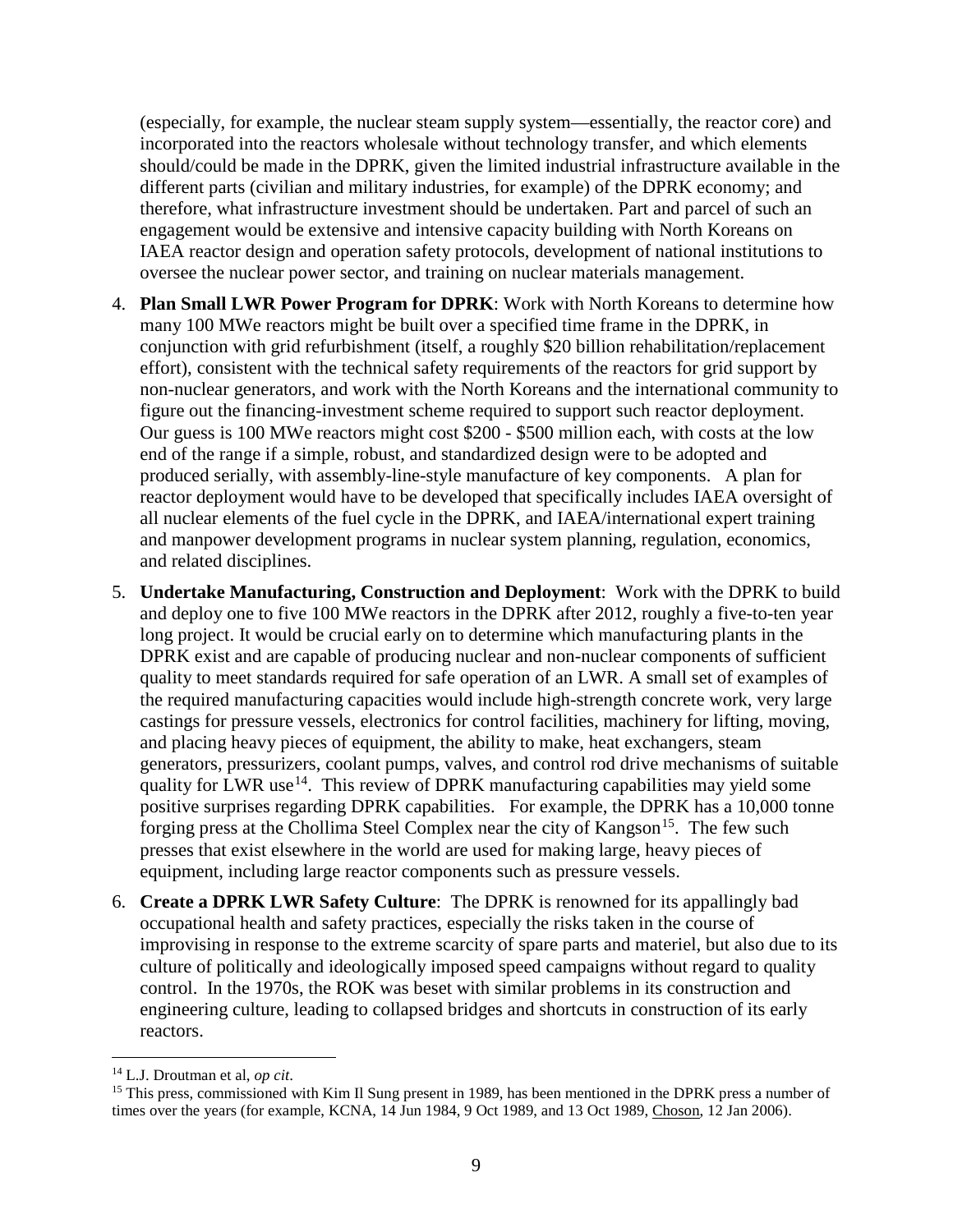Salomon Levy, in his devastating 1982 review for the World Bank of the worrisome safety shortcomings of the early ROK LWR program, noted the need for a "…strong, independent, and competent nuclear regulatory function as well as associated Korean safety laws, regulations, criteria, codes, and standards."<sup>[16](#page-9-0)</sup> Therefore, concurrent with the review of manufacturing needs and capabilities is underway, the international community will need to work with the DPRK to develop the domestic regulatory and safety institutional framework and capacity needed to oversee a nuclear sector under IAEA safeguards, noting the difficulties that the ROK had in this regard early in its light water reactor program.

7. **Create a Regional Enrichment Consortium:** Work with the DPRK and others in the region to develop, by the time that 100 MWe reactors are ready to be deployed, a regional enrichment consortium involving the ROK, Japan, and possibly China and/or Russia, whereby the enrichment is done (in the DPRK and other locations) under safeguards, inspected and possibly with the resulting LEU owned by the IAEA (which would then pay the DPRK for uranium sourced from North Korea and for enrichment services provided there). An indication that the selling of fissile materials by the DPRK to the ROK is not utterly farfetched can be found in the recent (unofficial) offer by the DPRK, as relayed following the December 2010 visit to the DPRK of former New Mexico Governor Bill Richardson, that the DPRK sell fuel rods from its graphite reactor to the  $ROK<sup>17</sup>$ .

The consortium would exist to increase nuclear fuel supply security for these countries. There are many possible institutional permutations for such a consortium. North Korean safeguarded enrichment (on a significantly larger scale than the pilot scale facility now operating at Yongbyon, which would only support the pilot LWR under construction<sup>18</sup>) might be cheaper than Japan's, for example, and attractive from that perspective. If the ROK benefited from increasing the diversity of its own uranium supply by participation in such a consortium, then resolving the DPRK nuclear issue would actually benefit the ROK thereby offsetting some of the cost associated with engaging the DPRK. This type of consortium, with the accompanying prestige of being a an enrichment club with major nuclear energy users, might be the engagement that would induce the DPRK to put all its enrichment cards on the table in a way so forthcoming that it persuades the US and their allies that they don't have an irresolvable on-going monitoring and verification problem hidden somewhere in the DPRK. A requirement here would be that the DPRK tell the international community about their sourcing of nuclear technologies, thereby burning some bridges with their suppliers, but also allowing the US/ROK and allies to check whether the DPRK is engaging in good faith.

8. **Develop a Small Reactor Export Program**: In conjunction with design and deployment of these small LWRs, work with North and South Koreans to develop a Korean "for export" 100 MWe reactor, thus hooking the DPRK wagon to the ROK LWR export train, including

 $\overline{a}$ 

<span id="page-9-2"></span> $^{18}$  Rough calculations by the authors based on the reported annual capacity of 8000 kg-SWU (separative work units) suggest that the 2000 centrifuges the Stanford team saw would be able to support about 50-70 MWe of nuclear generation.

<span id="page-9-1"></span><span id="page-9-0"></span><sup>16</sup> S. Levy (1982), *Update Review of Safety Aspects of Nuclear Power Program in Republic of Korea,* prepared for World Bank/UNDP, April, 1982. This report is distributed as a companion NAPSNet special report to this report. <sup>17</sup> J. Pomfret and C. Harlan (2010), "North Korea makes gestures toward calm after South's drills," *Washington Post*, December 21, 2010, available at http://www.washingtonpost.com/wp-<br>dyn/content/article/2010/12/20/AR2010122005890.html.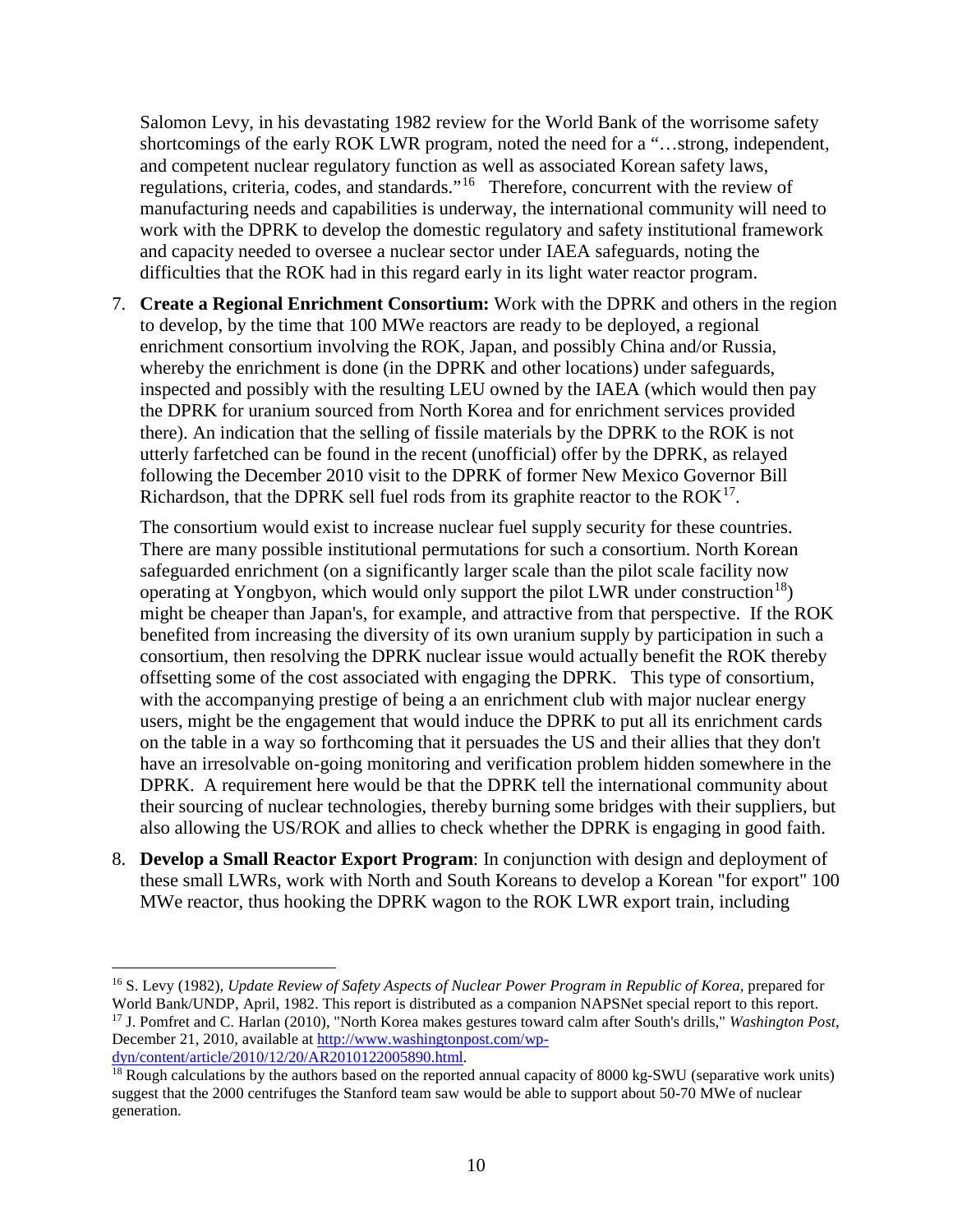DPRK training for technology export controls, market development, and other export support functions.

9. **Undertake Other Enabling Conditions:** Concurrently with steps 1 through 7, determine the sequence of political and de-nuclearization steps that would go in lockstep with the above over a ten year period, leading to a DPRK uranium enrichment industry that is fully under international safeguards and supervision (thus, presumably, not a threat for proliferation of nuclear weapons based on HEU). The goal would be to strike a deal wherein the DPRK would verifiably freeze their plutonium production program, remaining a "nuclear armed" but not a recognized "nuclear weapons state" with what plutonium stocks, and plutoniumbased explosive devices they have, but not sell either their plutonium or the technology used to make it to others, nor produce or separate additional plutonium (except in safeguarded LWR spent fuel). These steps would be required on their part, along with putting their enrichment under full safeguards, to get the US/ROK and allies to agree to the small LWR engagement scheme.

Although now may not be viewed as an opportune moment to engage the DPRK in the issue of its nuclear weapons security, due first to the high tension in Korea after the clashes between the DPRK and ROK military, and second, to the wish of the nuclear weapons states to avoid any appearance of agreeing with the DPRK that it has become a nuclear weapons state, we suggest that the opposite is the case. Now is precisely the time that the DPRK may be looking for a way out of the corner in which it has put itself.

Moreover, we note that any serious movement forward to incremental disarmament will also be a period in which serious and detailed discussions should take place with the DPRK on the urgent issue of command and control, security systems, and reassurance mechanisms that need to be established for its plutonium weapons and fissile material, including development of a declaratory and operational doctrine that accords with standard practices, along with the adoption of raft of non-proliferation controls required to ensure that the DPRK plutonium and dual use technology does not "leak" overseas.

# **What Would It Cost, Would It Work?**

It is possible, though far from certain, that the offer of a "made-in-DPRK" small LWR engagement strategy (plus the other diplomatic and security engagements that would be necessary to achieve the desired outcome) would suffice to induce the DPRK to put their enrichment program under IAEA safeguards.

Would the DPRK accept a "KEDO Mark 2" package at this point? Possibly, if near-term use of a small nuclear reactor as in steps 1 and 2 above served their domestic needs as a symbol of national progress and victory. But the DPRK would have to be convinced that the international community would follow through on the small LWR commitment given its negative experience with KEDO Mark 1.

We previously estimated that the "value" to the DPRK of the two KEDO LWRs at about \$1.25 billion in net present value terms. <sup>[19](#page-10-0)</sup> This value (or rather, a value implicitly or explicitly determined by the DPRK based on their own assumptions), for better or worse, serves as the

<span id="page-10-0"></span> $19$  Author's calculations. Key assumptions include a DPRK discount rate of 15%/yr (nominal basis), reactor cost of \$2500 per kW, sales of most of the electricity from the reactors to the ROK at a price of 6 US cents per kWh, and the DPRK pays for other costs of running the reactors out of the proceeds of its power sales to the ROK.  $\overline{a}$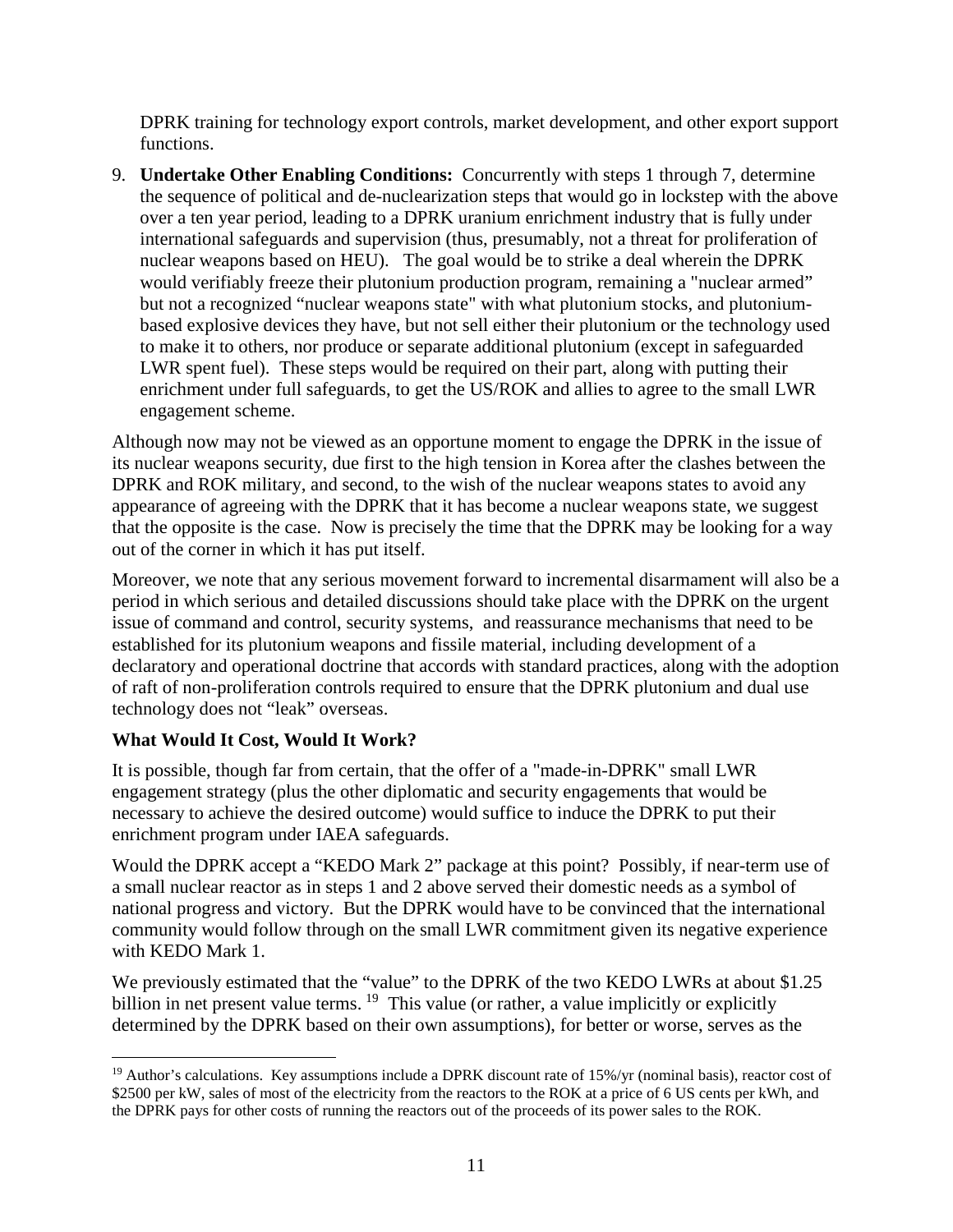benchmark for the value of a package of engagement with the DPRK on small LWR development, together with non-nuclear energy sector assistance. A package of significantly lower perceived value will likely not induce the DPRK to freeze or abandon its routes to nuclear weapons. By our very rough and preliminary estimates, the \$1.25 billion present value might be enough, over 5-10 years, to fund the startup of a small LWR industry in the DPRK (likely pursued in joint venture with the ROK for at least some hard-to-make components), plus perhaps two-to-three in-country prototypes/commercial demonstration units.

An engagement strategy like the one above has, as an ancillary outcome, the establishment of an ROK-DPRK joint venture to manufacture and market small LWRs. An international market for small LWRs may well develop on its own in the coming years, and certainly a number of nuclear industry and research groups have presented concepts for broad small LWR deployment.<sup>[20](#page-11-0)</sup> We believe that the small LWRs produced by an ROK-DPRK consortium would probably find many willing buyers, particularly among countries not now using nuclear energy. Some of these nations will want nuclear power largely to fulfill specific resource needs or reduce their carbon footprint, but others, much like the DPRK, will want it primarily as a badge of status and development, largely independent of practicality or cost.

The sale of many small reactors is not necessarily a positive development, because many more different nations would have access to nuclear materials, as well as the existence of many more different nuclear materials locations and transport pathways for the international community to secure, monitor and safeguard.. But if deployment of small reactors in many countries comes tightly bundled with a stringent international regime of safeguards and fuel supply/take back arrangements in all countries, some of the risk associated with such large-scale deployment of small reactors can be reduced, although some of the key difficulties associated with nuclear power, most notably long-lived radioactive wastes to be managed nearly indefinitely, will be unavoidable.

A variant to the small LWR engagement strategy, one that is less complex but perhaps, at this point, less attractive to the DPRK, would be to replace steps 3 to 7 of the sequence above with a re-start of the now defunct KEDO LWR program. In this variant, construction would resume on one or both of the 2 x 1000 MWe Simpo LWRs, arrangements would be made for the DPRK to sell most or all of the power from Simpo units to the ROK over a purpose-built transmission intertie connecting the Simpo reactors to the ROK grid, and the Simpo LWRs would be operated under IAEA safeguards, with fresh fuel imported from international suppliers, and spent fuel removed for storage or disposal outside the DPRK. Capacity building on nuclear issues for DPRK technicians and officials would still be included, but would be more limited than in the small LWR engagement strategy, reflecting the more limited role that the DPRK will have in managing the nuclear fuel cycle associated with the large LWR(s). If the large LWR path is taken, our own preference would be to build only the first Simpo unit, at least initially, reserving half of the LWR "value" to pay for either the small LWR engagement strategy outlined above, or (preferably) a package of non-nuclear energy sector assistance.

<span id="page-11-0"></span><sup>20</sup> See, for example, "Mini nuclear reactors, Thinking Small", *The Economist*, December 9, 2010; and research groups/companies such as Hyperion Power, which offers a (non-LWR) 25 MWe nuclear module unit (not including for \$50 million (though it is not immediately clear what other major system components, such as the steam turbine or generator, are included in that cost), with initial deliveries "slated to begin in the second half of 2013" (http://www.hyperionpowergeneration.com/product.html ).  $\overline{a}$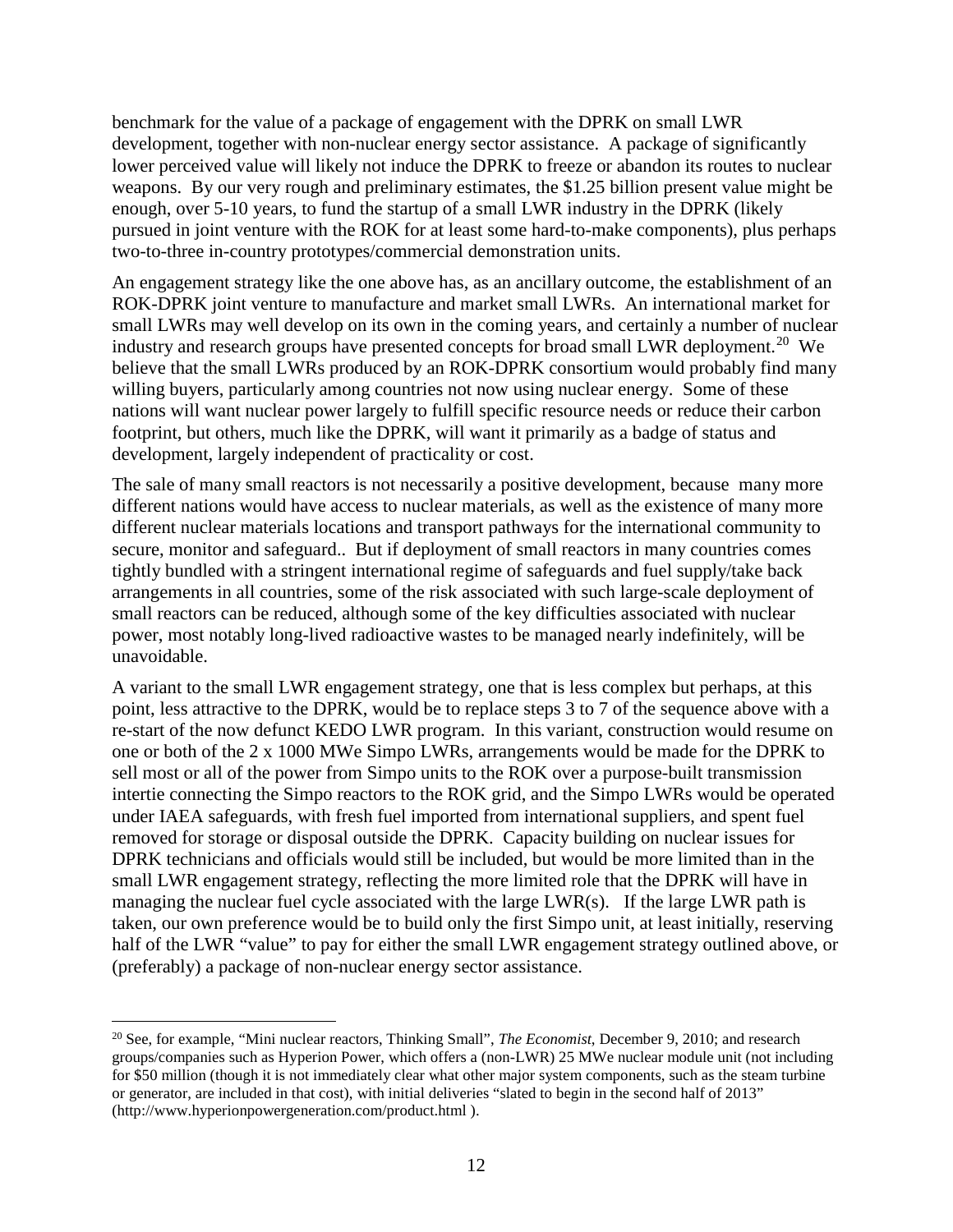In this regard, we believe that offering a phased and varied package of energy sector assistance to the DPRK—legal, institutional, and market reforms, energy efficiency, renewable energy, coal sector rehabilitation, transmission and distribution systems and power plant upgrading, and gas distribution, among others, with intense, small, on-the-ground pilot projects in the DPRK bringing outside experts into contact with North Koreans, and capacity-building throughout—is the best way to approach engagement on the inextricably linked DPRK energy sector and nuclear weapons issues.<sup>[21](#page-12-0)</sup> Such a program would be an essential enabling condition for the kind of institutional and practical transformation of the DPRK energy sector needed for any change especially one as challenging as the idea of creating small light water reactors and deploying them in the DPRK—a daunting challenge that must be confounding the DPRK's best and brightest tasked with producing the pilot LWR by 2012 given that the laws of material science and physics don't change because you happen to be in the DPRK.

## **A Regional Framework**

The types of nuclear energy engagement activities described here, whether involving small or large LWRs, would benefit from the support of a regional agreement on nuclear weapons development. A treaty-based nuclear weapon free zone (NWFZ) in Northeast Asia might be the best option, provided it includes a fuel cycle collaborative activity with related monitoring and verification standards and capacities.<sup>[22](#page-12-1)</sup> Using the Latin American precedent, the DPRK might join such a "zone" and its related oversight organization at the outset as a "nuclear armed state" nonetheless reaffirming its intention to become nuclear free; and in turn receiving sovereign guarantees from the Nuclear Weapons States that sign the treaty protocols that the DPRK won't be attacked with nuclear weapons. These guarantees would be calibrated by the Nuclear Weapons States to the degree to which the DPRK denuclearizes and comes into compliance with their NPT and IAEA obligations, as well as those of the NWFZ Treaty. The precedent is how Argentina and Brazil came into the Latin American Treaty, and along the way created ABACC to manage their mutual suspicions about fuel cycle activity, and then (after 18 years) fully complied with the treaty.

A zone treaty has the advantage that the same six parties that have been involved in the Six-Party Talks would have to sign on for it to work, so there would be some continuity and each party could play its joining of the Treaty for its own domestic political advantage. The NWFZ concept is also compatible with continued US nuclear extended deterrence, already largely recessed. And, China would likely support it, Russia too, and the North Koreans still rhetorically advance their version of a nuclear weapon free zone.

# **Conclusion**

 $\overline{a}$ 

The DPRK has nuclear explosives based on plutonium and a small stockpile of additional plutonium, and will not be giving either up any time soon. They have just revealed a remarkably mature program of uranium enrichment, with a stated goal of fueling to-be-

<span id="page-12-0"></span> $^{21}$  D. von Hippel and P. Hayes (2009), DPRK Energy Sector Assistance to Accompany Progress in Denuclearization Discussions: Options and Considerations, produced as part of the project "Improving Regional Security and Denuclearizing the Korean Peninsula: U.S. Policy Interests and Options.", organized by Joel Wit of Columbia University's Weatherhead Institute for East Asia and the U.S.-Korea Institute at the Johns Hopkins University School of Advanced International Studies, Washington, D.C., and available as <http://www.nautilus.org/DPRKPolicy/vonHippel.pdf>

<span id="page-12-1"></span><sup>&</sup>lt;sup>22</sup> See P. Hayes, "The Status Quo Isn't Working: A Nuke-Free Zone Is Needed Now," *Global Asia*, September 2010, at: [http://www.globalasia.org/V5N3\\_Fall\\_2010/Peter\\_Hayes.html](http://www.globalasia.org/V5N3_Fall_2010/Peter_Hayes.html)